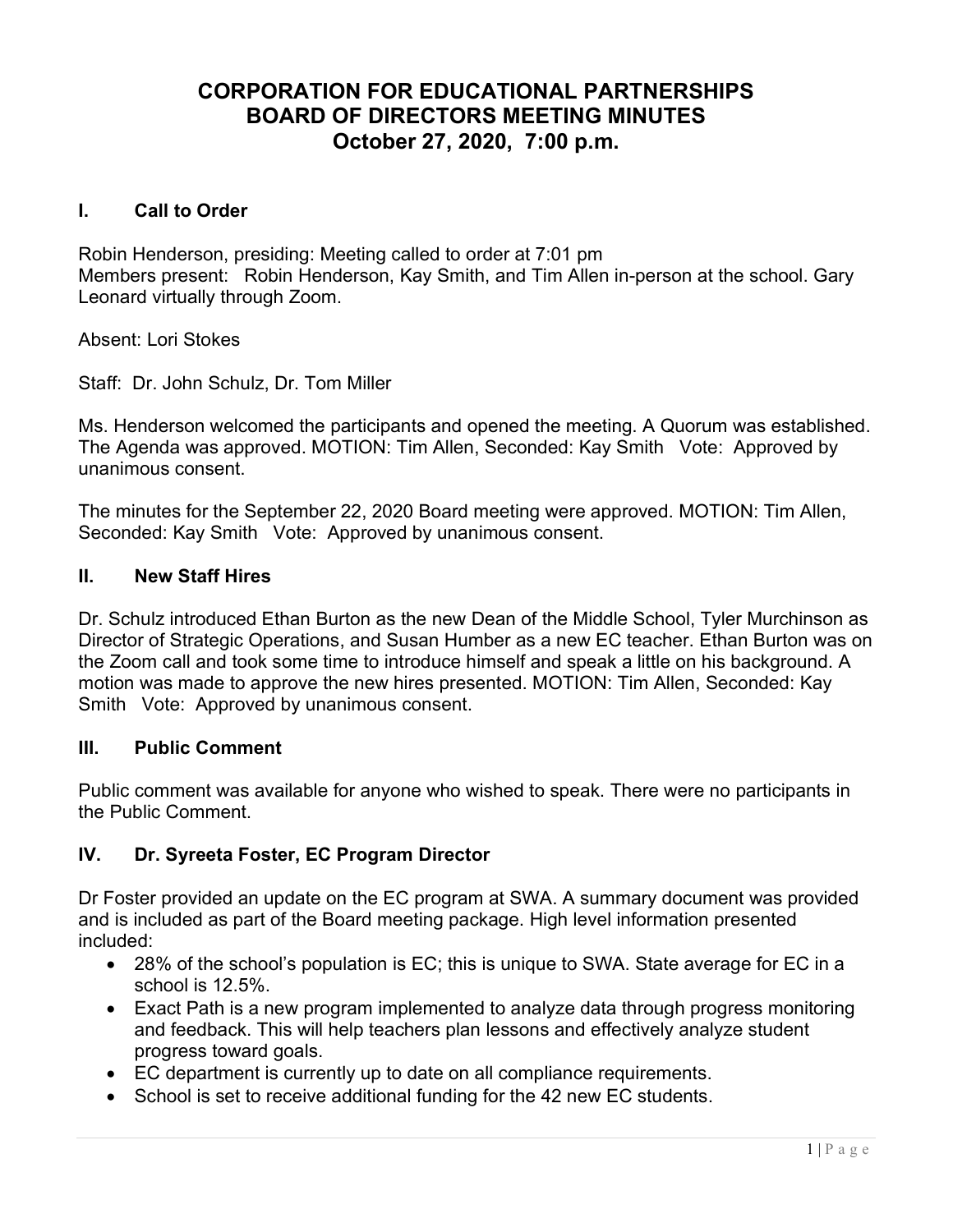• School has applied for additional grants to provide funding for behavioral, social and emotional support.

# V. Update on Athletic Field

Tim Allen has worked on getting necessary work done on the field to address erosion. The field is under warranty until 2021, sot he company that first performed the work will create a second drainage ditch and perform pre-winter maintenance. Once this work has been completed, the next step will be to work on the grass.

# VI. Return to Campus

Dr. Schulz went over the plan for students' return to campus. Documentation presented is included in the Board meeting package for further reference. Primary points of discussion:

- The safety committee, headed by Alex Bass, is working hard every day.
- SWA used other schools that have opened as models for our plan.
- The safety plan is targeted to be released to parents on November 5, 2020.
- Shortly after the plan is released, a survey will be sent to parents to determine which students will be coming on campus and which will be staying with remote learning.
- Students will then be divided into cohorts for specific on-campus days each week.

A motion as made to approve the back to campus plan as presented. MOTION: Tim Allen, Seconded: Kay Smith Vote: Approved by unanimous consent.

#### VII. Head of School Update

Dr. Schulz went over the Head of School Report. The report is included in the documentation for the Board meeting package for further detail. Primary points discussed:

- We are rebuilding the entire department structure at SWA; there will be cross-school departments rather than ones for each school. For example, there will be an English department that serves both the middle and high schools. This should provide efficiency and consistency in curriculum planning and student learning.
- A Club Policy has been developed and all clubs will be restarted under the Policy guidelines.
- Want to establish a nurse /health room; COVID funds available for part of the funding.
- Want to establish a school resource officer.
- Proposal from AltHRPartners for expanded on-site hours to one day per month. Additional \$600 increase monthly. A motion was made to approve this proposal as presented. MOTION: Tim Allen, Seconded: Kay Smith Vote: Approved by unanimous consent.
- Future open house information was presented; will include video tours and information available on website prior to virtual meetings.
- Dr. Schulz raised the possibility of a substantial, lighted school sign at the entrance.
- Positions were discussed for recommended elimination.